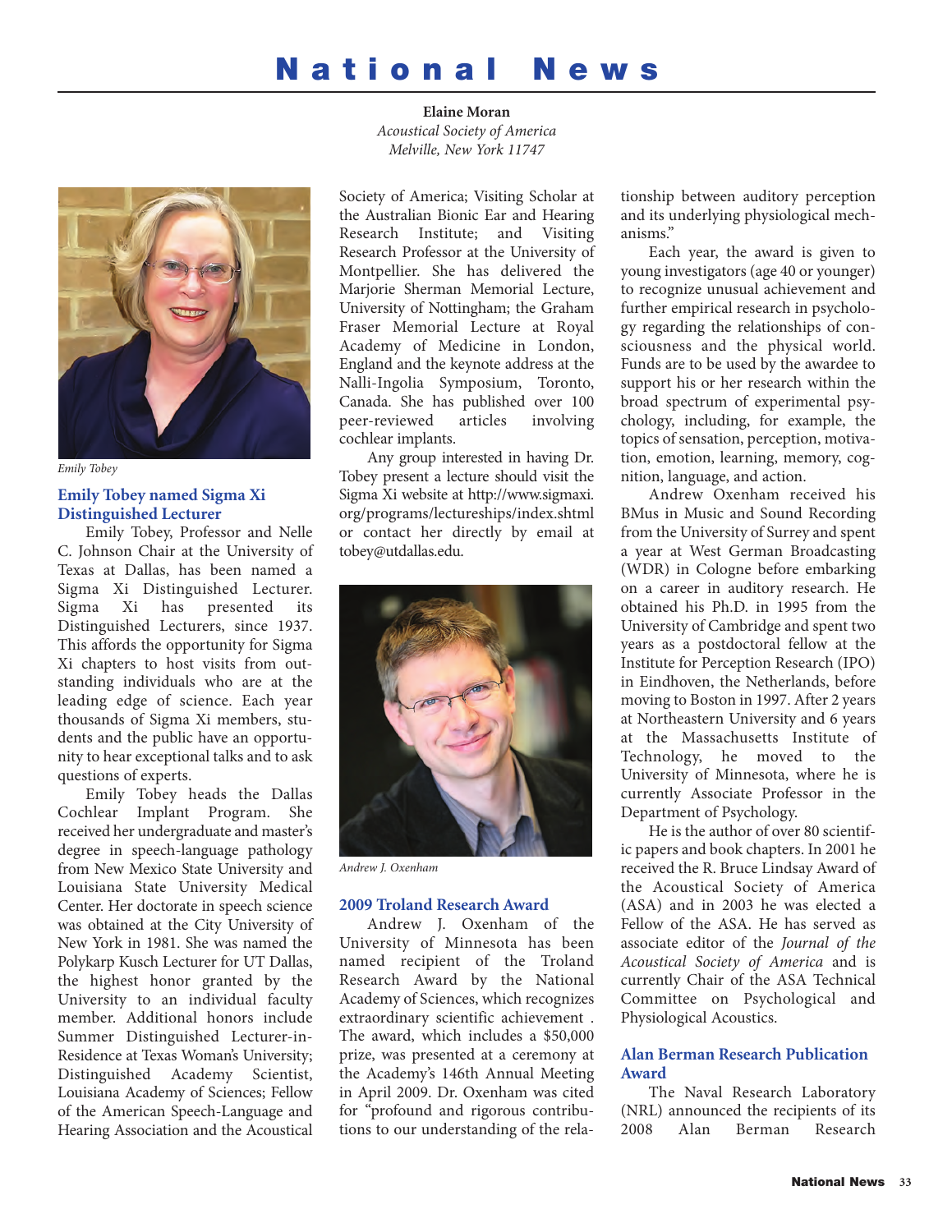

*Tokuo Yamamoto*

Publication Award. Among the outstanding publications recognized, Tokuo Yamamoto, University of Miami Rosenstiel School of Marine and Atmospheric Science Professor of Applied Marine Physics, was honored for his work as co-author with Dr. Altan Turgut of the Naval Research Laboratory's Acoustics Division. The award will be presented during the Edison Patent Awards at the Bolling Officer's Club, Bolling Air Force Base in Washington, D.C. The paper, "In situ measurements of velocity dispersion and attenuation in New Jersey Shelf sediments," which was published in the September 2008 issue *The Journal of the Acoustical Society of America* addresses the interaction of high frequency acoustic waves with silty-sand marine sediments, comparing experimental measurements over a broad frequency band (10-80 kHz) with an extension of the Biot theory of porous media developed by the authors. Insitu measurements collected by the team provided ground-truth data to the geoacoustic inversion component of Office of Naval Research (ONR) Shallow Water 2006 experiment, a collaborative project created to understand the nature of low frequency (10- 1500 Hz) acoustic propagation and scattering in shallow water when strong oceanic variability in the form of fronts, eddies, boundary layers, and internal waves is present.

"Since compressional wave velocity and attenuation are two of the most important geoacoustic parameters that control sound propagation in shallow water, an understanding of their frequency dependence is important in assessing their impact on the performance of both acoustic communication systems and sonar systems in coastal environments," said Yamamoto.

Dr. Yamamoto is a member of the American Geophysical Union and the American Society of Civil Engineers among other organizations, and a fellow of the Acoustical Society of America. He is an expert in the study of wave propagation through marine sediments, acoustic waves, gravity waves and seismic waves at the University of Miami's Rosenstiel School. He received his master's degree in Civil Engineering (Soil Mechanics) from Waseda University in Japan, and his doctorate in Civil Engineering (Fluid Mechanics) from Oregon State University.



*Juan Arvelo*

# **Johns Hopkins University 2009 Diversity Recognition Award**

Juan Arvelo, a physicist at the Johns Hopkins University Applied Physics Laboratory (JHUAPL), was named one of 10 recipients of the Johns Hopkins University Diversity Recognition Award. The purpose of the Award is to acknowledge outstanding accomplishments of faculty, staff and students whose demonstrable efforts foster greater appreciation, advancement and celebration of diversity and inclusiveness in the Johns Hopkins culture and environment.

Juan completed his BS degree in Physics (Magna Cum Laude & Enrico Fermi award for best physics student) at the University of Puerto Rico, Mayagüez, PR. He joined the Naval Surface Warfare Center, White Oak, MD, and completed his Ph.D. degree in Physics at the Catholic University of America in Washington, DC. He is on

part-time sabbatical as a faculty member of the Whiting School of Engineering's Mechanical Engineering Department at Johns Hopkins.

Dr. Arvelo has been committed to diversity in the workplace and the scientific community during his entire career. While at JHUAPL, Juan joined APL's Women and Minorities Advisory Council during the initial years after its formation in 2001. During this last year, Juan also co-founded the APL's Hispanic Awareness Club (HAC) and the Hispanic Heritage Month Planning Committee.

Dr. Arvelo's commitment to diversity goes beyond the Johns Hopkins Institutions. Juan has been an active member of the American Institute of Physics (AIP) and the Acoustical Society of America (ASA) since 1983. In addition to becoming president of the ASA's Washington DC chapter in 2003, co-chair of the ASA Committee on Regional Chapters in 2005, and associate editor of *Proceedings of Meetings on Acoustics* (POMA), Juan also became ASA liaison to the AIP Committee on Under-Represented Minorities (CURM) in 2007, which was formed to explore steps that AIP should take to increase diversity in physics.

In an effort to increase diversity in the physics and acoustics communities, he took on the role of leading an effort to introduce acoustics to the annual joint conference of the National Society of Black Physicists (NSBP) and the National Society of Hispanic Physicists (NSHP). At the 2008 NSBP/NSHP conference, Juan chaired two acoustics technical sessions and during the February 2009 conference, Juan led a team of ASA volunteers to increase the number of acoustics-related events.

To institutionalize, sustain, and foster further diversity efforts, the ASA recently approved Juan's proposal to form an Ad-Hoc Committee on Diversity in Acoustics (CDA). The ASA's president appointed Juan as chair of this committee, which has been charged with exploring and proposing activities designed to attract members of underrepresented groups to the profession of acoustics, to encourage diversity members to join the Society and to become active participants in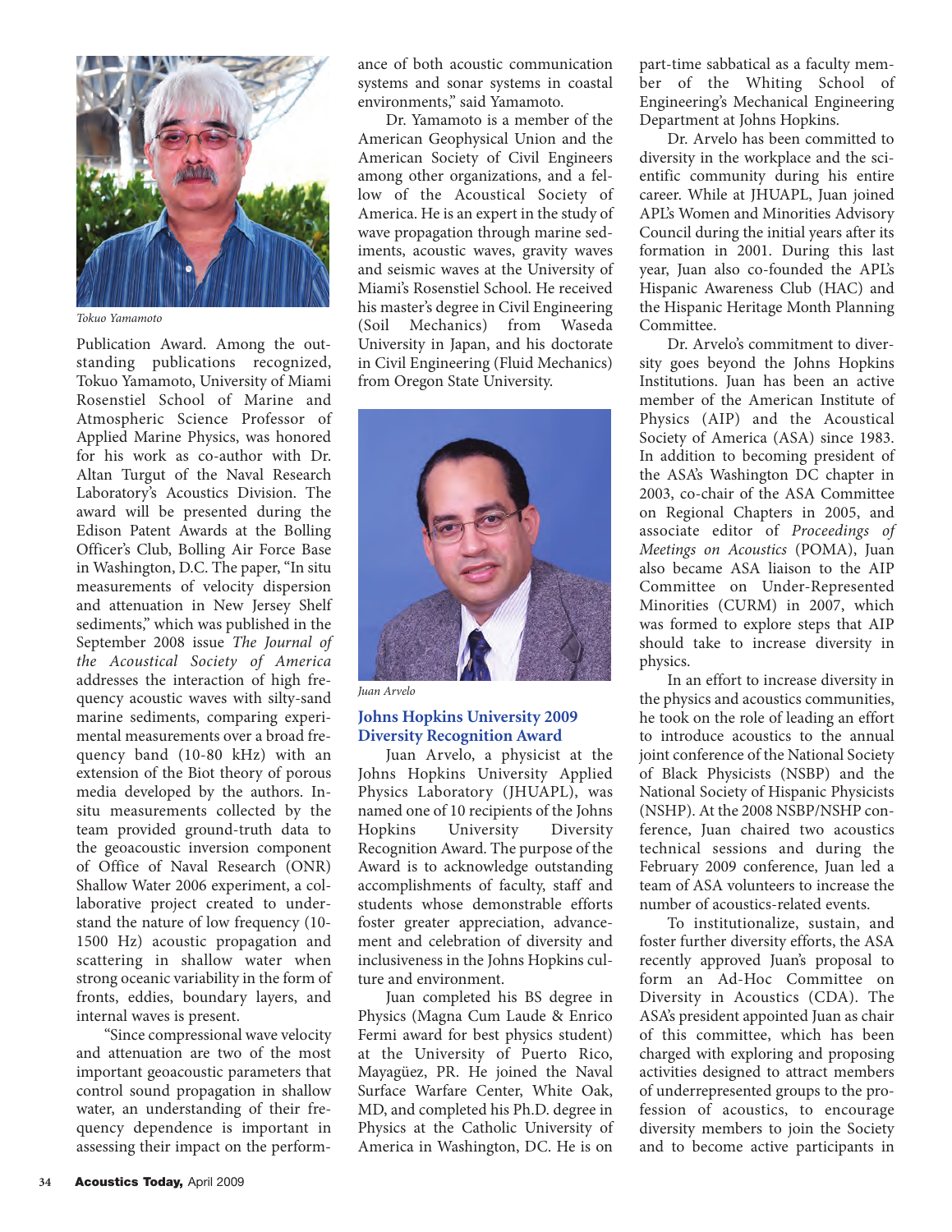sessions and committees, to assist them to strive for fellowships, and to encourage them to accept leadership positions in the Society.



*John J. Earshen*

# **AIHA Announces 2009 Fellow Award Winners**

John J. Earshen, President of Angevine Acoustical Consultants Inc. of East Aurora, NY, was named one of 26 new Fellow Award winners by The<br>American Industrial Hygiene **Industrial** Association (AIHA). Members chosen to be Fellows have been nominated by colleagues in the profession for their significant contributions to the practice of industrial hygiene or related disciplines. The Fellow classification is limited to no more than 5 percent of the AIHA membership. Mr. Earshen is a Fellow of the Acoustical Society of America.

#### **Robert L. Clark named dean of SEAS**

Robert L. Clark has been named dean of the School of Engineering and Applied Sciences (SEAS) at the University of Rochester. He was recommended for the deanship after a national search.

Dr. Clark earned his doctorate in mechanical engineering from the Virginia Polytechnic Institute in Blacksburg, VA, and joined Duke's Department of Mechanical Engineering and Materials Science in 1992. He is an expert in the science of acoustics and in bionanomanufacturing. His work in these areas has led to 100 journal publications and earned him awards including the R. Bruce Lindsay Award of the Acoustical Society of America, the National Science Foundation Career



*Robert L. Clark (Credit: Univ. of Rochester)*

Program Award, the Presidential Early Career Award for Scientists and Engineers, and the NASA Group Achievement Award. He is a fellow of both the Acoustical Society of America and the American Society of Mechanical Engineers.

# **University of Nebraska Students receive awards**

Cassandra Wiese was named recipient of an American Society for Heating, Refrigeration, and Air Conditioning Engineers (ASHRAE) Graduate Student Grant-in-Aid. A Grant-in-Aid is a grant of funds to a full-time graduate student of ASHRAE-related technologies. It is awarded once each year for use in the following academic year. Normally 10 to 25 grants are made each year. The Grant is intended to encourage the student to continue his/her preparation for service in the heating, ventilating, air-conditioning, and refrigeration industry. The relevance of the research proposed by the candidate is a consideration for awarding the grant.

Wiese is working toward an M.S. degree at the University of Nebraska. She received a B.S. in physics-acoustics from Northern Illinois University where she received the 2004 Outstanding Women Student Award. Her advisor was Professor Thomas Rossing. She is a student member of the Acoustical Society of America,<br>ASHRAE, Society of Women ASHRAE, Engineers, and the Institute of Noise Control Engineering.

Dakota Kelley was named recipient of ASHRAE's 2009 Henry Adams Scholarship. The scholarship, a one time award of \$3000, was established by the consulting firm of Henry Adams Inc. in memory of its founder for fulltime study in heating, ventilating, refrigeration, and air conditioning in an ABET-accredited program at an accredited school

Dakota is currently a senior in the College of Architectural Engineering at the University of Nebraska. His degree focus is mechanical system design and architectural acoustics, and he will begin pursuing a Master of Architectural Engineering degree during the 2009-2010 academic year. Dakota is a student member of the Acoustical Society of America and serves as an officer for the University of Nebraska's local ASA and ASHRAE chapters, and he is also an acoustics research assistant. Outside of school Dakota works for a Dallas-based engineering firm where he simulates building energy performance.



*Cassandra Wiese Dakota Kelley*

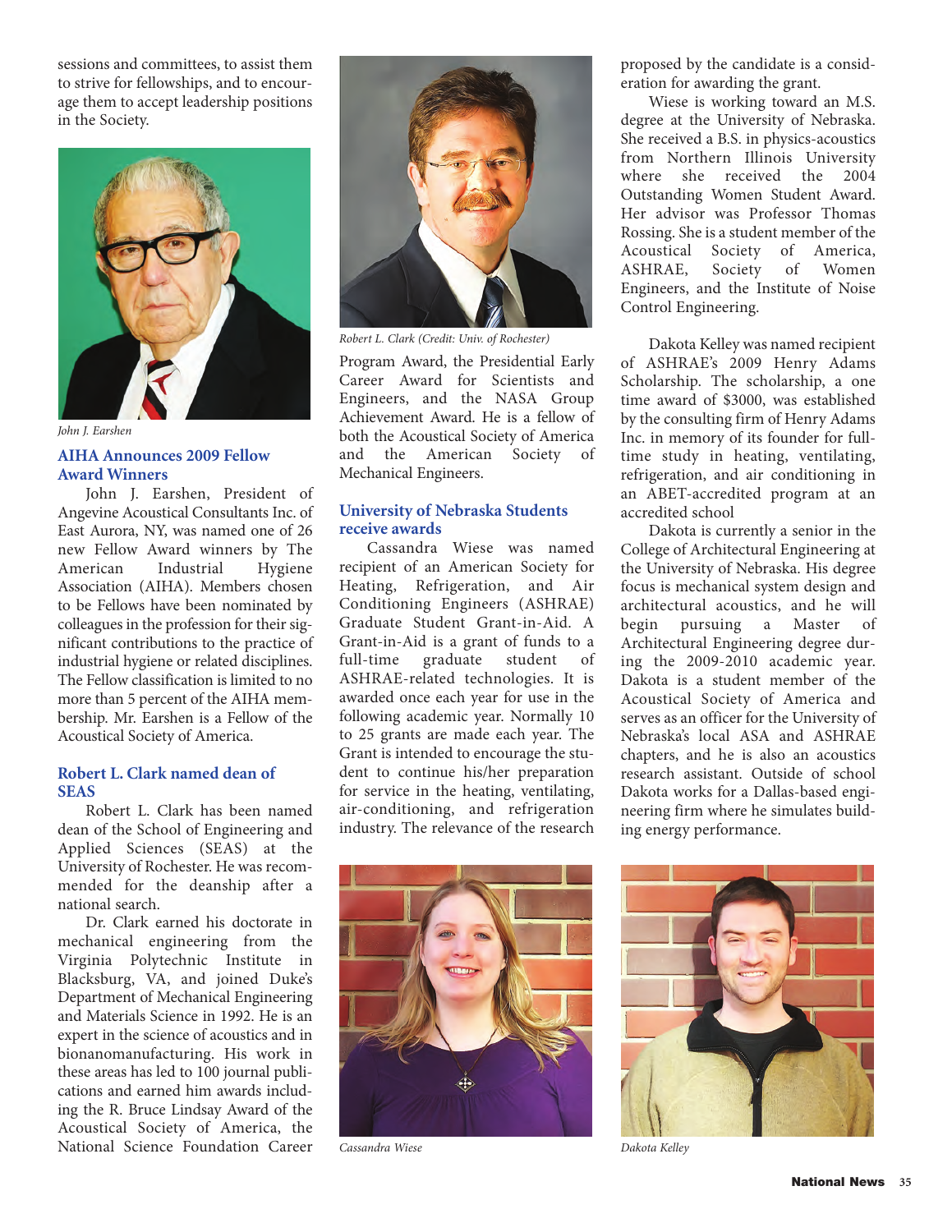

#### **ASA participates in joint NSBP/NSHP meeting**

The Acoustical Society of America recently formed the Ad-Hoc Committee on Diversity in Acoustics (CDA). This committee is charged with exploring and proposing activities designed to attract members of under-represented groups to the profession of acoustics, to encourage diversity members to join the Society and to become active participants in sessions and committees, to assist them to strive for fellowships, and to encourage them to accept leadership positions in the Society.

In collaboration with the Committee on Education in Acoustics, members of the CDA coordinated various acoustics-related events at the 2009 joint annual conference of the National Society of Black Physicists (NSBP) and the National Society of Hispanic Physicists (NSHP) held 11-14 February in Nashville, TN. About 650 registrants, 350 university students, and 80 exhibitors attended this conference.

Immediately after the opening reception, professor emeritus Uwe Hansen (Indiana State University) conducted a musical acoustics demonstration with members of the Nashville Jazz Orchestra. The demonstration included discussion of wave propagation and standing waves with a long spring and spectral analysis of each musical instrument to explain the physical mechanisms responsible for their unique spectral characteristics and harmonics. The discussion of each musical instrument was followed by the performance of a musical piece featuring that instrument.



A total of 157 technical presentations from a wide range of Physics subfields were delivered during the following three days of the conference. Professor Tyrone Porter (Boston University) chaired the acoustics technical session with professors Erica Ryherd (Georgia Tech), David T. Bradley (Vassar College), and Juan Arvelo (Johns Hopkins) as invited speakers. Juan's talk was geared to exposing students and faculty to acoustics as a suitable introduction to Physics for today's iPod generation. Erica introduced the audience to the psychological and physiological effects of sound as an example of how acoustics spreads beyond the realms of Physics. David delivered a presentation on the measurement and prediction state of the art for sound scattering from reflective surfaces used in architectural acoustics.

The University Students' Acoustics Poster Competition (USAPC) was held on the last day of the conference. The three judges were professors Anthony Atchley (Penn State), Uwe Hansen, and Juan Arvelo. The first place award went to Billy Andre for his poster entitled "A pre-treatment planning strategy for high intensity focused ultrasound (HIFU) treatments." Candido Diaz was awarded second place for his poster "Experimental quantification of acoustic scattering from diffusers: Reverberation chamber design and measurement." The third place was awarded to Norman Philipp for the poster "Analysis of existing modular classroom acoustics for proposed addendum to ANSI standard S12.60-2002 on



*Billy Andre (left), winner of the Acoustics Poster Competition first place award is congratulated by Juan Arvelo (right).*



*Candido Diaz (right) winner of the Acoustics Poster Competition second place award is congratulated by Juan Arvelo (left).*